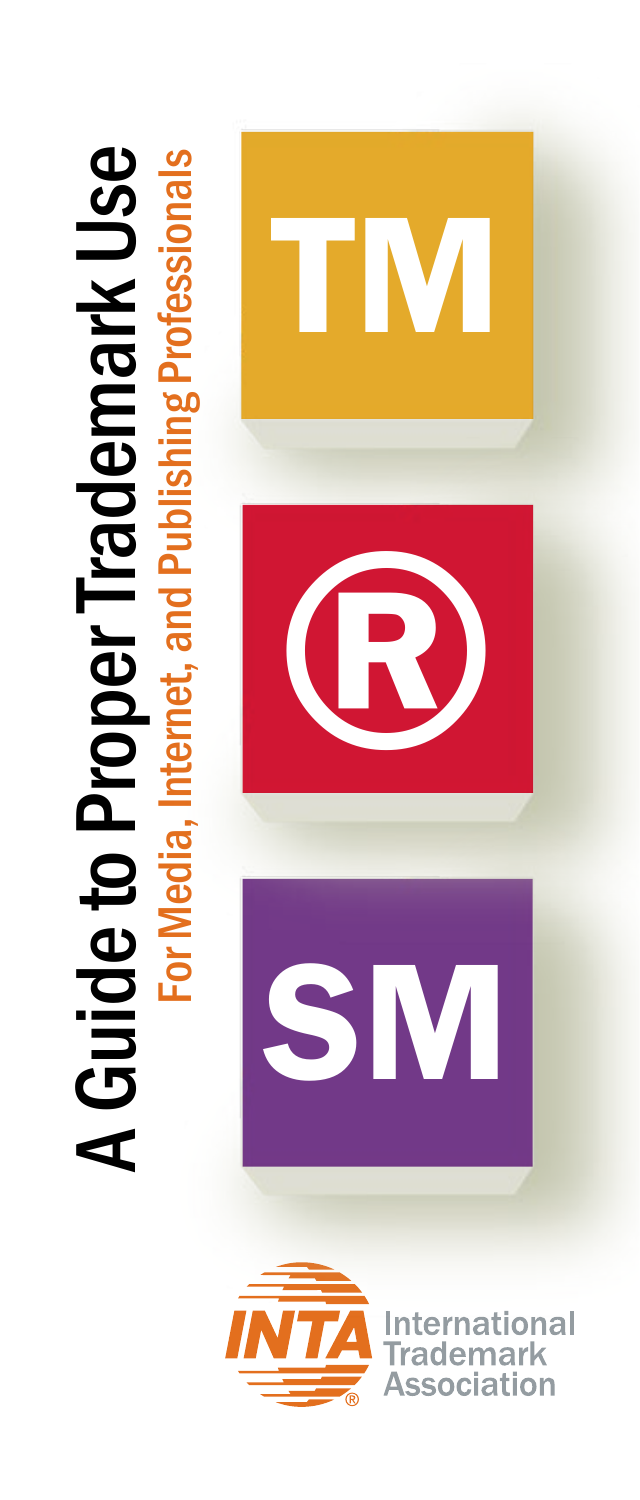## What is a trademark?

A trademark is any word, name, symbol or device (or any combination thereof) that identifies and distinguishes the source of the goods of one party from those of others. Similarly, a service mark is any word, name, symbol or device (or any combination thereof) that identifies and distinguishes the services of one party from those of others.

Trademarks and service marks ("mark" or "marks") are important and valuable assets for both businesses and consumers. A distinctive mark allows a business to build public goodwill and brand reputation in the goods or services it sells. Marks also help consumers identify the source of goods and services and make informed choices based on their experiences.

Trade names are not the same as trademarks or service marks. Although many companies use trade names as their marks, trade names are corporate or business names.

The International Trademark Association (INTA) has developed this guide to provide you with a few easy-to-follow rules concerning proper mark use. When referring to a mark, make sure you pass the "ACID" test of proper use:

© 2012 International Trademark Association. All Rights Reserved. Updated May 2020.

**I** dentification or Status

D istinctive

C onsistent

A djective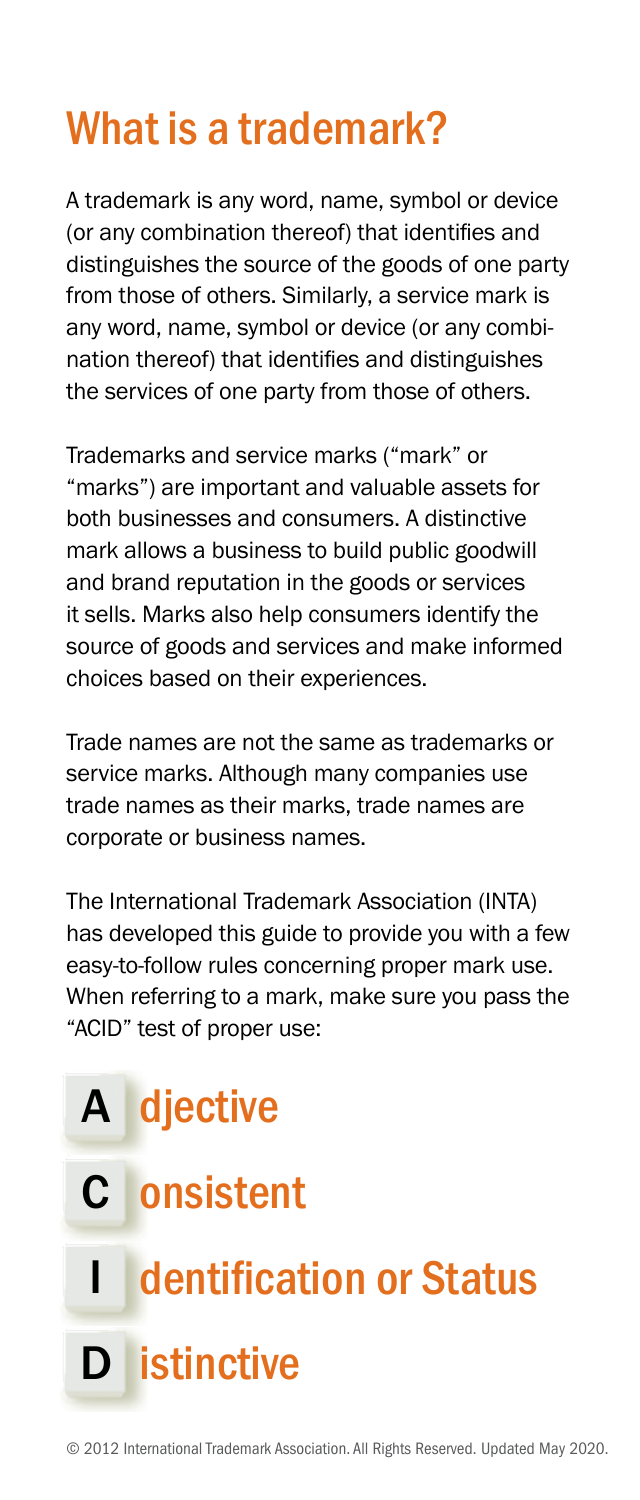# A djective

Trademarks and service marks are proper adjectives. Not nouns. Not verbs. A mark should always be used as an adjective qualifying a generic noun that defines the product or service. A mark is a company brand name, not a product or service itself. As adjectives, marks should not be used as plurals or in the possessive form, unless the mark itself is plural or possessive (such as 1-800-FLOWERS, MCDONALD'S or LEVI'S).

## **Examples**

Correct:

Use a XEROX brand copier Please hand me a KLEENEX tissue

#### Incorrect:

XEROX these copies a five-KLEENEX movie

### Correct:

Send the packages via FEDEX courier Send the packages via EXPRESS MAIL service I had four STARBUCKS lattes Put on your RAY-BAN sunglasses

#### Incorrect:

Send the FEDEXs Send it EXPRESS MAIL I drank four STARBUCKS Put on your RAY-BANS

Are these important distinctions? Yes. Think of the following: Elevator. Kerosene. Corn Flakes. Yo-Yo.

Each of these well-known product names was once a famous trademark with rights exclusively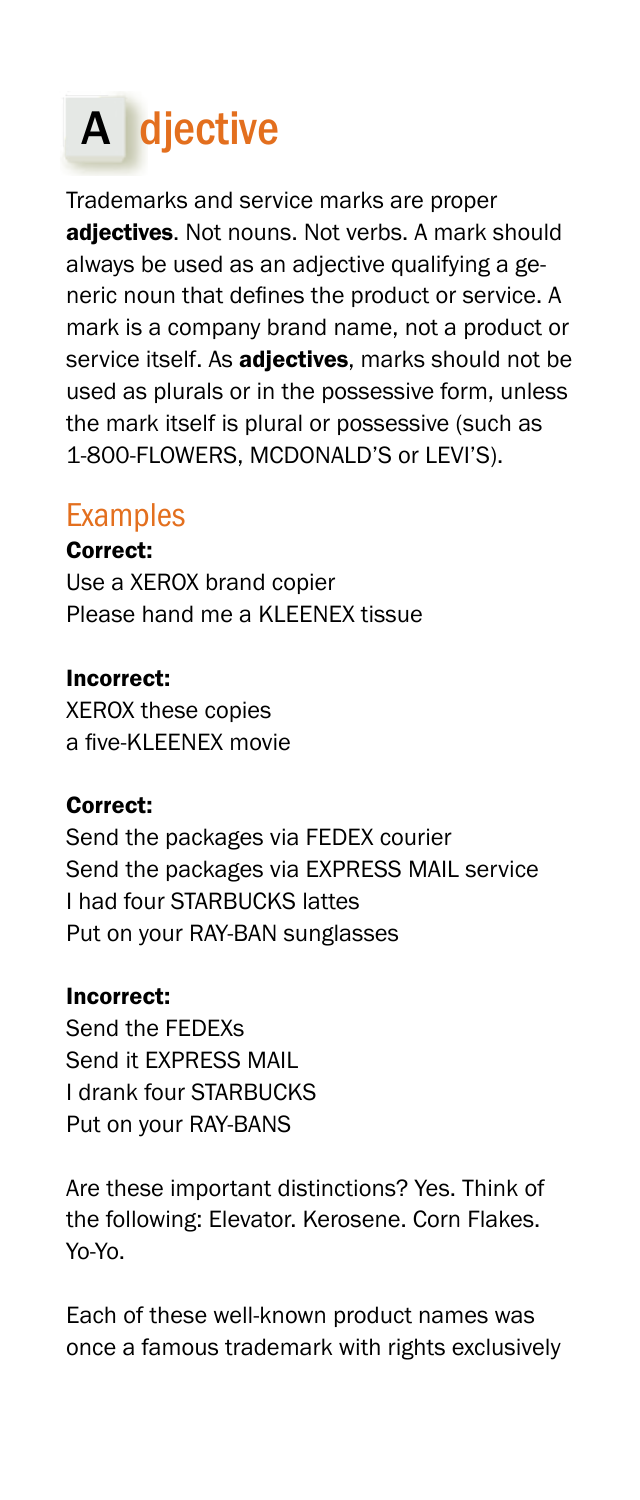owned by a company. Today, due to misuse of the marks, they are merely generic product names in some jurisdictions with no accompanying trademark/service mark rights. These "ghostmarks" serve as historic and costly reminders of what can happen to marks if the public comes to regard a brand name as the generic name of a product.

In this context, please note another important distinction—trade names are proper nouns, not adjectives. Consequently, trade names can be used in the possessive form (for example, "Reebok's newest line of athletic shoes is for children") and need not be followed by generic nouns that define a product or service (for example, "These athletic shoes are made by Reebok").

# C onsistent

Businesses use many styles to represent their marks. Thus, it is important that your references to a particular mark are accurate and consistent, i.e., the mark should be represented the same way each time. For example, if a mark is represented in all capital letters, you should consistently use all capital letters when referencing that mark. This has the desired effect of emphasizing that the term is indeed a trademark or service mark, not merely another word in the text.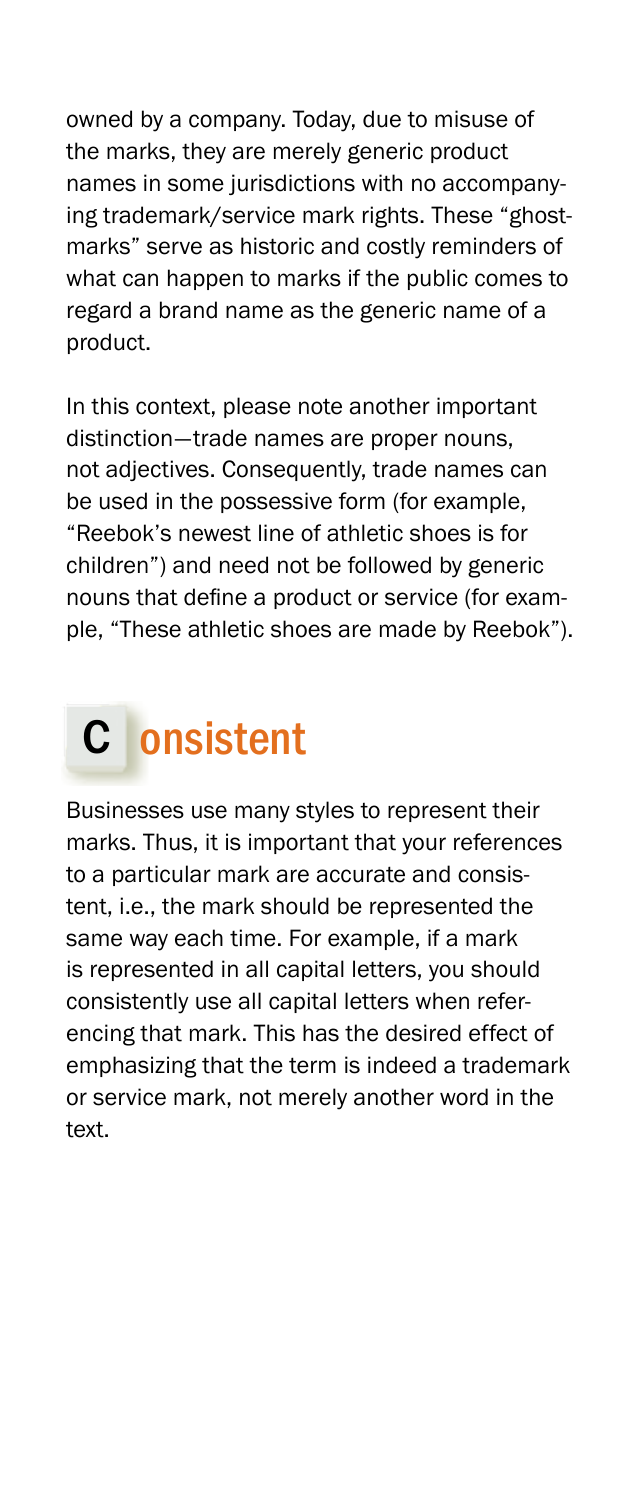## I dentification or Status

To consistently identify trademarks and service marks, a (mostly) international system of demarcation or trademark notices has been established.

In most countries, the ™ symbol is recognized as identifying an unregistered trademark. The SM symbol is used to identify an unregistered service mark (a mark used in connection with a company's services rather than with goods). Although these symbols have no legal significance, their use does have the preventative effect of indicating possible claims to trademark rights in the designations with which they are used.

Most countries have also adopted the ® symbol to identify a registered trademark or service mark. Other proper forms of notice for registered trademarks in the U.S. include: "Registered in the U.S. Patent and Trademark Office" and "Reg. U.S. Pat. & Tm. Off." Certain countries have other symbols and designations, including "Marca Registrada" or "MR" in some countries where Spanish is the dominant language, and "Marque Déposée," "Marque de Commerce," or their abbreviations, "MD" and "MC," in some countries where French is the dominant language. Demarcation practices vary from country to country and, logically, marking should be in the local language(s) or otherwise meaningful to your readers and/or the people in the country in which the products or services are advertised and sold.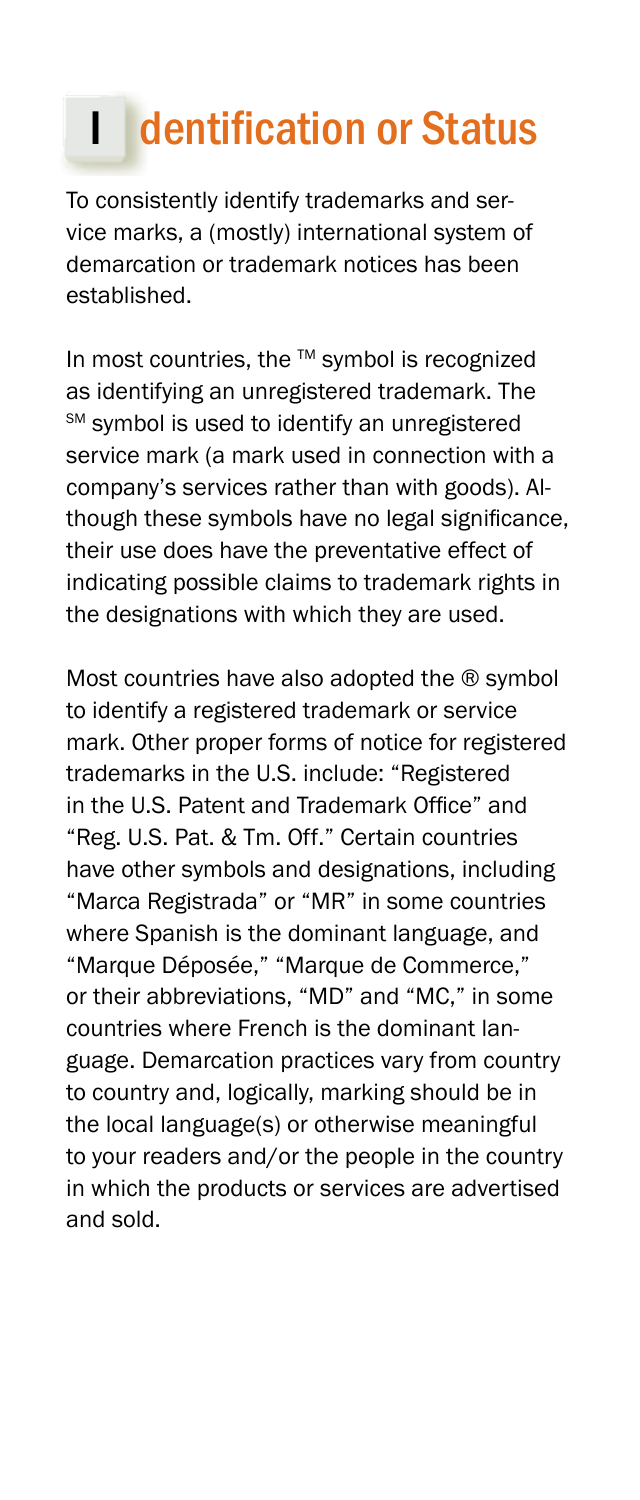Generally, demarcation is not necessary for every occurrence of a trademark or service mark in an article, press release, advertisement or on a website, etc; however, at a minimum, this identification should occur at least once in each piece, either the first time the mark is used or with the most prominent use of the mark. When in doubt, err on the side of "over-marking."

TM **SM** ® SM ®

## D istinctive

Trademarks and service marks should be displayed in a different font or manner to distinguish them from surrounding text. In running text, for example, trademarks are often distinguished by using all capital letters or italics. In addition, the generic noun that identifies the product or service should be used immediately after the trademark name at least once in each separate written or broadcast communication, or on each website, preferably the first time that the trademark appears in the material. Additional emphasis can be given to trademarks by using the word "brand" after the mark or by using one of the acceptable symbols that indicate trademark status, as mentioned in the "Identification" section above.

#### Examples:

KLEENEX tissues Canon® cameras Scotch brand transparent tape *Callaway* golf clubs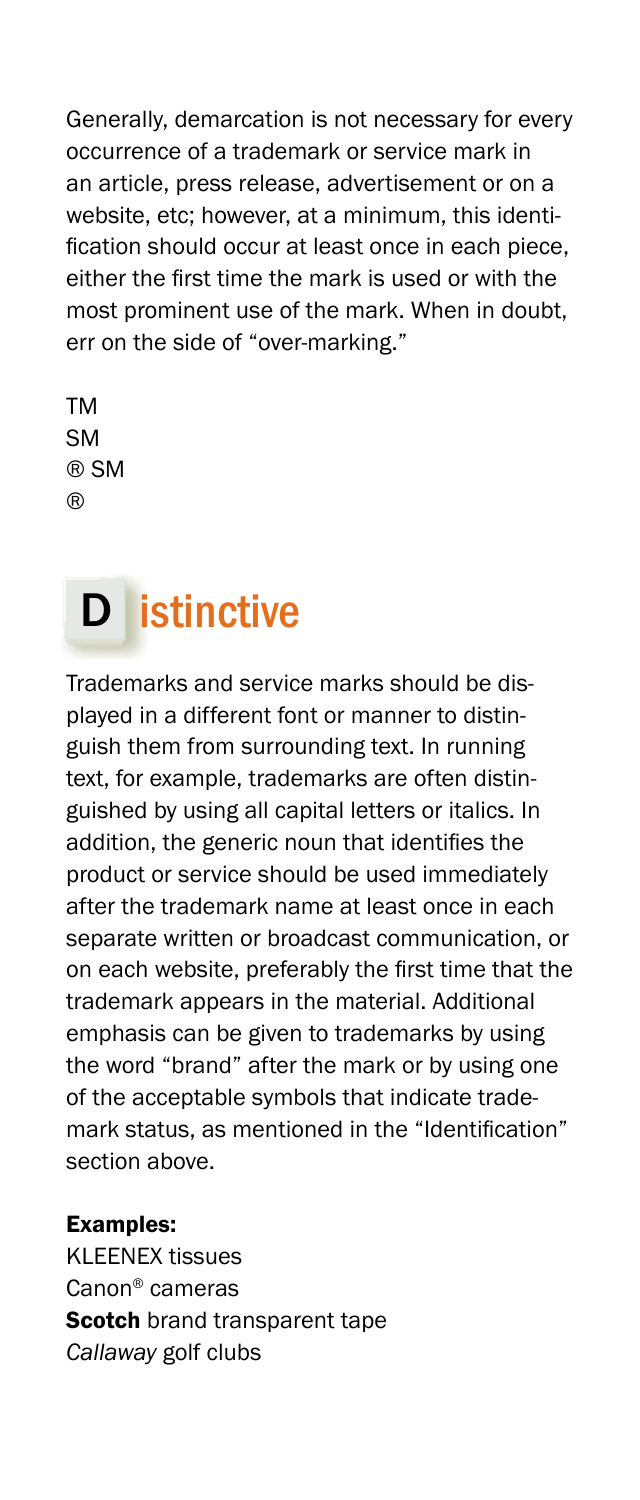## About INTA

The International Trademark Association (INTA) is a global association of brand owners and professionals dedicated to supporting trademarks and related intellectual property (IP) to foster consumer trust, economic growth, and innovation. Members include more than 7,200 trademark owners, professionals, and academics from 187 countries, who benefit from the Association's global trademark resources, policy development, education and training, and international network. Founded in 1878, INTA is headquartered in New York City, with offices in Brussels, Santiago, Shanghai, Singapore, and Washington, D.C., and representatives in Geneva and New Delhi. For more information, visit inta.org.

## INTA Resources Available online, free of charge

Fact Sheets-get quick, clear answers to your questions about trademarks.